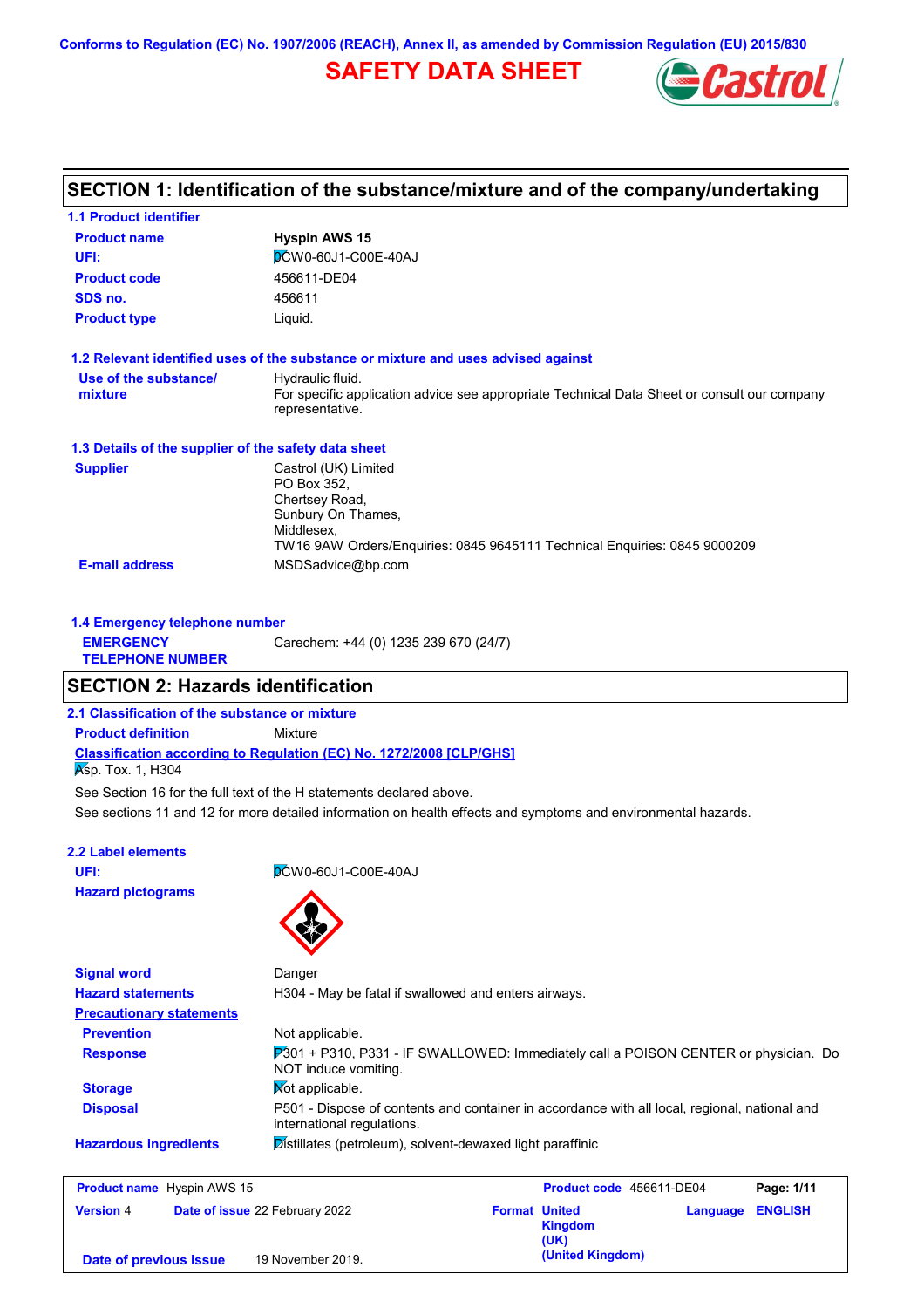# **SECTION 2: Hazards identification**

| <b>Supplemental label</b><br>elements                                                                                                                    | Not applicable.                                                                                                                                                                                                                                                                        |
|----------------------------------------------------------------------------------------------------------------------------------------------------------|----------------------------------------------------------------------------------------------------------------------------------------------------------------------------------------------------------------------------------------------------------------------------------------|
| EU Regulation (EC) No. 1907/2006 (REACH)                                                                                                                 |                                                                                                                                                                                                                                                                                        |
| <b>Annex XVII - Restrictions</b><br>on the manufacture.<br>placing on the market<br>and use of certain<br>dangerous substances,<br>mixtures and articles | Not applicable.                                                                                                                                                                                                                                                                        |
| <b>Special packaging requirements</b>                                                                                                                    |                                                                                                                                                                                                                                                                                        |
| <b>Containers to be fitted</b><br>with child-resistant<br>fastenings                                                                                     | Not applicable.                                                                                                                                                                                                                                                                        |
| <b>Tactile warning of danger</b>                                                                                                                         | Not applicable.                                                                                                                                                                                                                                                                        |
| 2.3 Other hazards                                                                                                                                        |                                                                                                                                                                                                                                                                                        |
| <b>Results of PBT and vPvB</b><br>assessment                                                                                                             | Product does not meet the criteria for PBT or vPvB according to Regulation (EC) No. 1907/2006,<br>Annex XIII.                                                                                                                                                                          |
| <b>Product meets the criteria</b><br>for PBT or vPvB according<br>to Regulation (EC) No.<br><b>1907/2006, Annex XIII</b>                                 | This mixture does not contain any substances that are assessed to be a PBT or a vPvB.                                                                                                                                                                                                  |
| Other hazards which do<br>not result in classification                                                                                                   | Defatting to the skin.<br>Note: High Pressure Applications<br>Injections through the skin resulting from contact with the product at high pressure constitute a<br>major medical emergency.<br>See 'Notes to physician' under First-Aid Measures, Section 4 of this Safety Data Sheet. |

# **SECTION 3: Composition/information on ingredients**

| <b>3.2 Mixtures</b>                                              |                                                                                      |                                    |                                                                                          |             |
|------------------------------------------------------------------|--------------------------------------------------------------------------------------|------------------------------------|------------------------------------------------------------------------------------------|-------------|
| <b>Product definition</b>                                        | Mixture                                                                              |                                    |                                                                                          |             |
| Highly refined mineral oil (IP 346 DMSO extract $<$ 3%).         |                                                                                      | Proprietary performance additives. |                                                                                          |             |
| <b>Product/ingredient</b><br>name                                | <b>Identifiers</b>                                                                   | $\%$                               | <b>Regulation (EC) No.</b><br>1272/2008 [CLP]                                            | <b>Type</b> |
| $Distillates (petroleum)$ , solvent-<br>dewaxed light paraffinic | REACH #: 01-2119480132-48<br>EC: 265-159-2<br>CAS: 64742-56-9<br>Index: 649-469-00-9 | ≥90                                | Asp. Tox. 1, H304                                                                        | $[1]$       |
| 2,6-di-tert-butylphenol                                          | REACH #: 01-2119490822-33<br>$EC: 204-884-0$<br>CAS: 128-39-2                        | < 0.25                             | Skin Irrit. 2, H315<br>Aquatic Acute 1, H400 (M=1)<br>Aquatic Chronic 1, H410<br>$(M=1)$ | $[1]$       |

### **See Section 16 for the full text of the H statements declared above.**

### **Type**

[1] Substance classified with a health or environmental hazard

[2] Substance with a workplace exposure limit

[3] Substance meets the criteria for PBT according to Regulation (EC) No. 1907/2006, Annex XIII

[4] Substance meets the criteria for vPvB according to Regulation (EC) No. 1907/2006, Annex XIII

**(United Kingdom) Date of previous issue** 19 November 2019.

[5] Substance of equivalent concern

[6] Additional disclosure due to company policy

Occupational exposure limits, if available, are listed in Section 8.

## **SECTION 4: First aid measures**

## **4.1 Description of first aid measures**

| <b>Eye contact</b>  | In case of contact, immediately flush eyes with plenty of water for at least 15 minutes. Eyelids<br>should be held away from the eyeball to ensure thorough rinsing. Check for and remove any<br>contact lenses. Get medical attention. |                                        |                          |                |
|---------------------|-----------------------------------------------------------------------------------------------------------------------------------------------------------------------------------------------------------------------------------------|----------------------------------------|--------------------------|----------------|
| <b>Skin contact</b> | Wash skin thoroughly with soap and water or use recognised skin cleanser. Remove<br>contaminated clothing and shoes. Wash clothing before reuse. Clean shoes thoroughly before<br>reuse. Get medical attention if irritation develops.  |                                        |                          |                |
|                     | <b>Product name</b> Hyspin AWS 15                                                                                                                                                                                                       |                                        | Product code 456611-DE04 | Page: 2/11     |
| <b>Version 4</b>    | Date of issue 22 February 2022                                                                                                                                                                                                          | <b>Format United</b><br><b>Kingdom</b> | Language                 | <b>ENGLISH</b> |

**(UK)**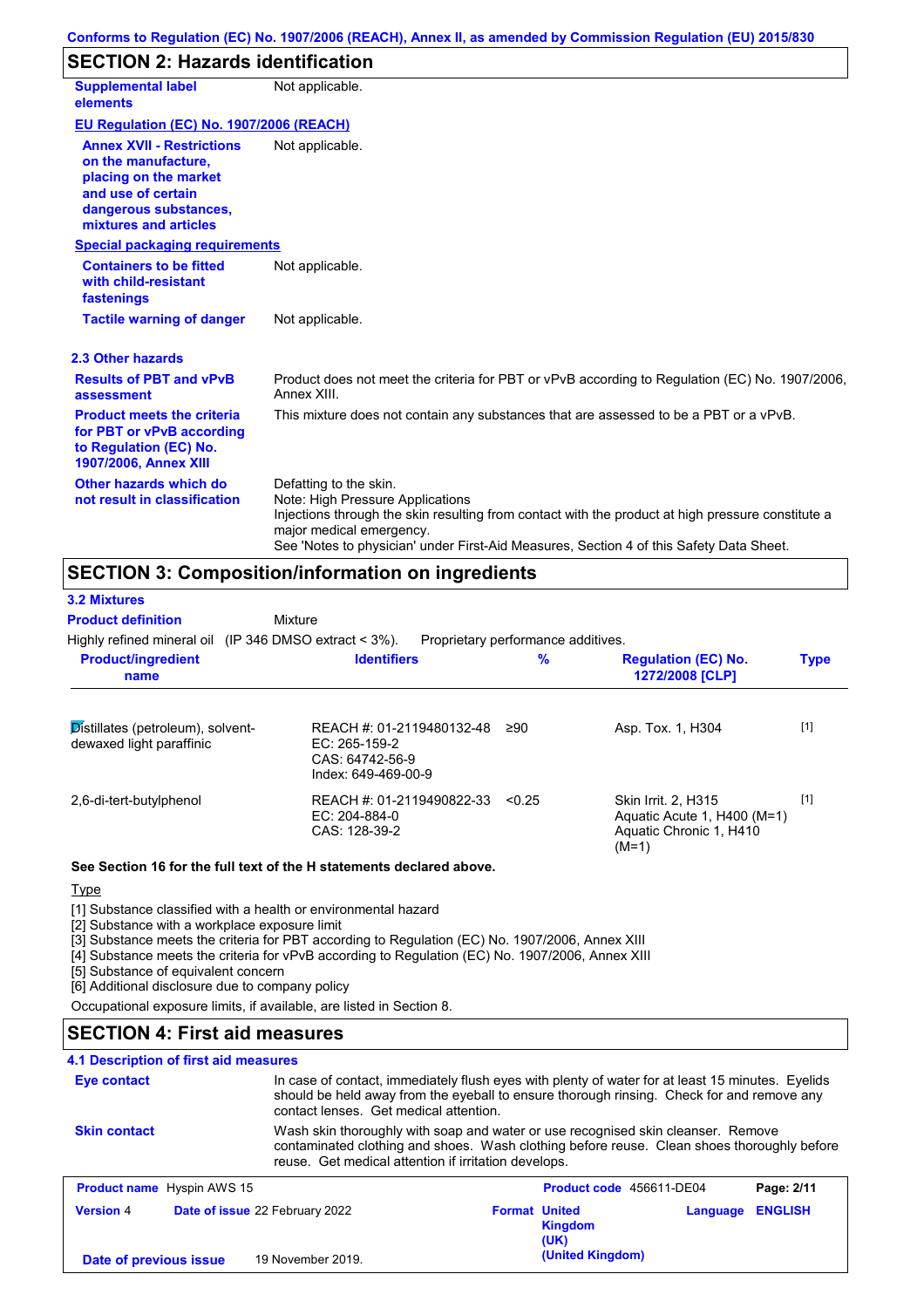## **Conforms to Regulation (EC) No. 1907/2006 (REACH), Annex II, as amended by Commission Regulation (EU) 2015/830**

# **SECTION 4: First aid measures**

| <b>Inhalation</b>                 | If inhaled, remove to fresh air. Get medical attention if symptoms occur.                                                                                                                                                                                                   |
|-----------------------------------|-----------------------------------------------------------------------------------------------------------------------------------------------------------------------------------------------------------------------------------------------------------------------------|
| Ingestion                         | Do not induce vomiting. Never give anything by mouth to an unconscious person. If<br>unconscious, place in recovery position and get medical attention immediately. Aspiration<br>hazard if swallowed. Can enter lungs and cause damage. Get medical attention immediately. |
| <b>Protection of first-aiders</b> | No action shall be taken involving any personal risk or without suitable training. It may be<br>dangerous to the person providing aid to give mouth-to-mouth resuscitation.                                                                                                 |

### **4.2 Most important symptoms and effects, both acute and delayed**

See Section 11 for more detailed information on health effects and symptoms.

| <b>Potential acute health effects</b> |                                                                                                                   |
|---------------------------------------|-------------------------------------------------------------------------------------------------------------------|
| <b>Inhalation</b>                     | Vapour inhalation under ambient conditions is not normally a problem due to low vapour<br>pressure.               |
| <b>Ingestion</b>                      | Aspiration hazard if swallowed -- harmful or fatal if liquid is aspirated into lungs.                             |
| <b>Skin contact</b>                   | Defatting to the skin. May cause skin dryness and irritation.                                                     |
| Eye contact                           | No known significant effects or critical hazards.                                                                 |
|                                       | Delayed and immediate effects as well as chronic effects from short and long-term exposure                        |
| <b>Inhalation</b>                     | Overexposure to the inhalation of airborne droplets or aerosols may cause irritation of the<br>respiratory tract. |
| <b>Ingestion</b>                      | Ingestion of large quantities may cause nausea and diarrhoea.                                                     |
| <b>Skin contact</b>                   | Prolonged or repeated contact can defat the skin and lead to irritation and/or dermatitis.                        |
| Eye contact                           | Potential risk of transient stinging or redness if accidental eye contact occurs.                                 |
|                                       |                                                                                                                   |

### **4.3 Indication of any immediate medical attention and special treatment needed**

| <b>Notes to physician</b> | Treatment should in general be symptomatic and directed to relieving any effects.<br>Product can be aspirated on swallowing or following regurgitation of stomach contents, and can<br>cause severe and potentially fatal chemical pneumonitis, which will require urgent treatment.<br>Because of the risk of aspiration, induction of vomiting and gastric lavage should be avoided.<br>Gastric lavage should be undertaken only after endotracheal intubation. Monitor for cardiac<br>dysrhythmias.<br>Note: High Pressure Applications<br>Injections through the skin resulting from contact with the product at high pressure constitute a<br>major medical emergency. Injuries may not appear serious at first but within a few hours tissue<br>becomes swollen, discoloured and extremely painful with extensive subcutaneous necrosis.<br>Surgical exploration should be undertaken without delay. Thorough and extensive debridement<br>of the wound and underlying tissue is necessary to minimise tissue loss and prevent or limit<br>permanent damage. Note that high pressure may force the product considerable distances<br>along tissue planes. |
|---------------------------|-----------------------------------------------------------------------------------------------------------------------------------------------------------------------------------------------------------------------------------------------------------------------------------------------------------------------------------------------------------------------------------------------------------------------------------------------------------------------------------------------------------------------------------------------------------------------------------------------------------------------------------------------------------------------------------------------------------------------------------------------------------------------------------------------------------------------------------------------------------------------------------------------------------------------------------------------------------------------------------------------------------------------------------------------------------------------------------------------------------------------------------------------------------------|
|---------------------------|-----------------------------------------------------------------------------------------------------------------------------------------------------------------------------------------------------------------------------------------------------------------------------------------------------------------------------------------------------------------------------------------------------------------------------------------------------------------------------------------------------------------------------------------------------------------------------------------------------------------------------------------------------------------------------------------------------------------------------------------------------------------------------------------------------------------------------------------------------------------------------------------------------------------------------------------------------------------------------------------------------------------------------------------------------------------------------------------------------------------------------------------------------------------|

## **SECTION 5: Firefighting measures**

| 5.1 Extinguishing media                                   |                                                                                                                                                                                                                                                                                                                                                                   |
|-----------------------------------------------------------|-------------------------------------------------------------------------------------------------------------------------------------------------------------------------------------------------------------------------------------------------------------------------------------------------------------------------------------------------------------------|
| <b>Suitable extinguishing</b><br>media                    | In case of fire, use foam, dry chemical or carbon dioxide extinguisher or spray.                                                                                                                                                                                                                                                                                  |
| <b>Unsuitable extinguishing</b><br>media                  | Do not use water jet. The use of a water jet may cause the fire to spread by splashing the<br>burning product.                                                                                                                                                                                                                                                    |
| 5.2 Special hazards arising from the substance or mixture |                                                                                                                                                                                                                                                                                                                                                                   |
| <b>Hazards from the</b><br>substance or mixture           | In a fire or if heated, a pressure increase will occur and the container may burst.                                                                                                                                                                                                                                                                               |
| <b>Hazardous combustion</b><br>products                   | None expected.                                                                                                                                                                                                                                                                                                                                                    |
| 5.3 Advice for firefighters                               |                                                                                                                                                                                                                                                                                                                                                                   |
| <b>Special precautions for</b><br>fire-fighters           | No action shall be taken involving any personal risk or without suitable training. Promptly<br>isolate the scene by removing all persons from the vicinity of the incident if there is a fire.                                                                                                                                                                    |
| <b>Special protective</b><br>equipment for fire-fighters  | Fire-fighters should wear appropriate protective equipment and self-contained breathing<br>apparatus (SCBA) with a full face-piece operated in positive pressure mode. Clothing for fire-<br>fighters (including helmets, protective boots and gloves) conforming to European standard EN<br>469 will provide a basic level of protection for chemical incidents. |

| <b>Product name</b> Hyspin AWS 15 |                                       | Product code 456611-DE04 |                  | Page: 3/11 |                         |
|-----------------------------------|---------------------------------------|--------------------------|------------------|------------|-------------------------|
| <b>Version 4</b>                  | <b>Date of issue 22 February 2022</b> | <b>Format United</b>     | Kingdom<br>(UK)  |            | <b>Language ENGLISH</b> |
| Date of previous issue            | 19 November 2019.                     |                          | (United Kingdom) |            |                         |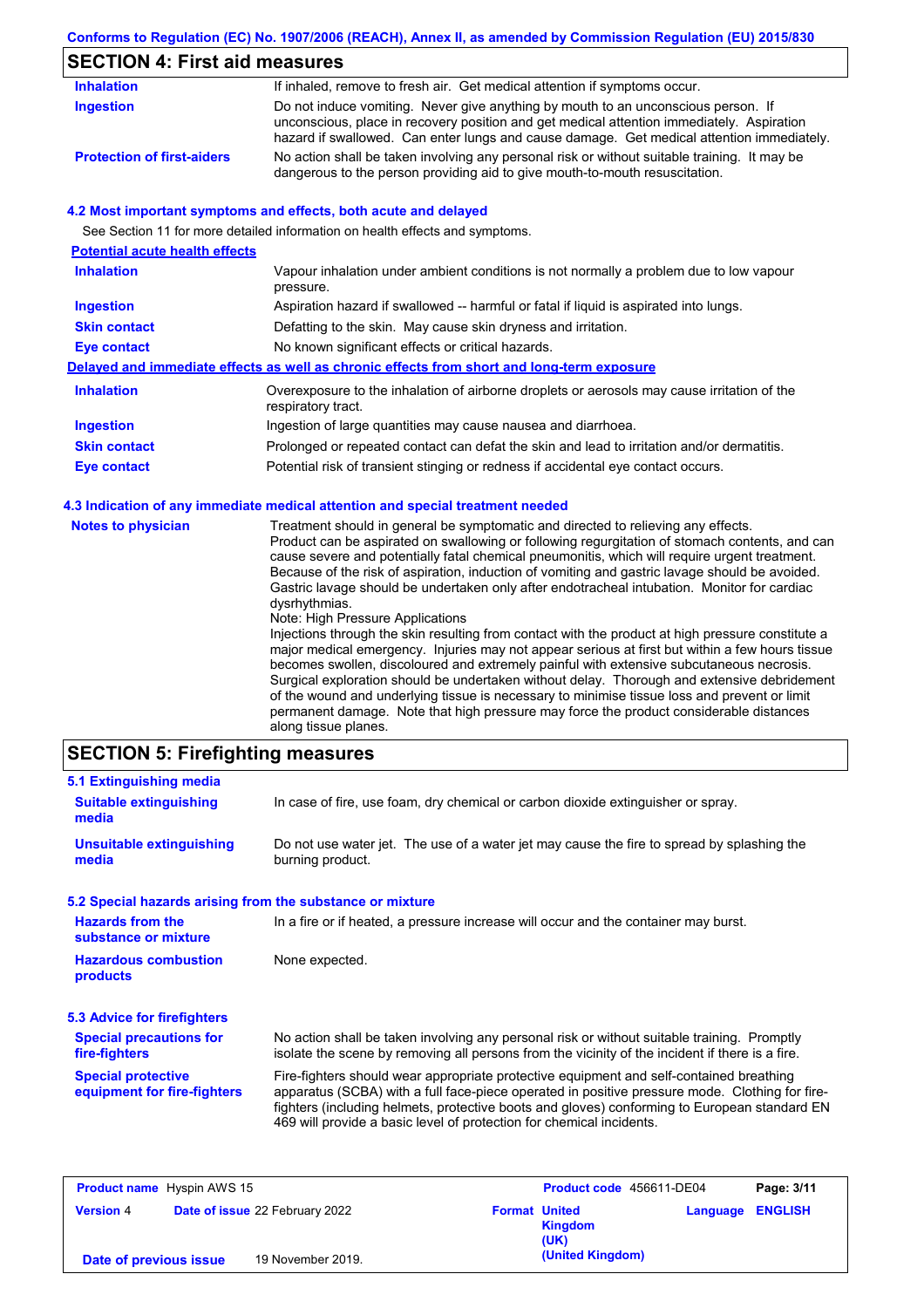# **SECTION 6: Accidental release measures**

|                                                          | 6.1 Personal precautions, protective equipment and emergency procedures                                                                                                                                                                                                                                                                                                                                                                                                                                               |
|----------------------------------------------------------|-----------------------------------------------------------------------------------------------------------------------------------------------------------------------------------------------------------------------------------------------------------------------------------------------------------------------------------------------------------------------------------------------------------------------------------------------------------------------------------------------------------------------|
| For non-emergency<br>personnel                           | Contact emergency personnel. No action shall be taken involving any personal risk or without<br>suitable training. Evacuate surrounding areas. Keep unnecessary and unprotected personnel<br>from entering. Do not touch or walk through spilt material. Floors may be slippery; use care to<br>avoid falling. Avoid breathing vapour or mist. Provide adequate ventilation. Put on<br>appropriate personal protective equipment.                                                                                     |
| For emergency responders                                 | Entry into a confined space or poorly ventilated area contaminated with vapour, mist or fume is<br>extremely hazardous without the correct respiratory protective equipment and a safe system of<br>work. Wear self-contained breathing apparatus. Wear a suitable chemical protective suit.<br>Chemical resistant boots. See also the information in "For non-emergency personnel".                                                                                                                                  |
| <b>6.2 Environmental</b><br>precautions                  | Avoid dispersal of spilt material and runoff and contact with soil, waterways, drains and sewers.<br>Inform the relevant authorities if the product has caused environmental pollution (sewers,<br>waterways, soil or air).                                                                                                                                                                                                                                                                                           |
| 6.3 Methods and material for containment and cleaning up |                                                                                                                                                                                                                                                                                                                                                                                                                                                                                                                       |
| <b>Small spill</b>                                       | Stop leak if without risk. Move containers from spill area. Absorb with an inert material and<br>place in an appropriate waste disposal container. Dispose of via a licensed waste disposal<br>contractor.                                                                                                                                                                                                                                                                                                            |
| <b>Large spill</b>                                       | Stop leak if without risk. Move containers from spill area. Approach the release from upwind.<br>Prevent entry into sewers, water courses, basements or confined areas. Contain and collect<br>spillage with non-combustible, absorbent material e.g. sand, earth, vermiculite or diatomaceous<br>earth and place in container for disposal according to local regulations. Contaminated<br>absorbent material may pose the same hazard as the spilt product. Dispose of via a licensed<br>waste disposal contractor. |
| 6.4 Reference to other<br><b>sections</b>                | See Section 1 for emergency contact information.<br>See Section 5 for firefighting measures.<br>See Section 8 for information on appropriate personal protective equipment.<br>See Section 12 for environmental precautions.<br>See Section 13 for additional waste treatment information.                                                                                                                                                                                                                            |

# **SECTION 7: Handling and storage**

### **7.1 Precautions for safe handling**

| <b>Protective measures</b>                                                           | Put on appropriate personal protective equipment. Do not swallow. Aspiration hazard if<br>swallowed. Can enter lungs and cause damage. Never siphon by mouth. Avoid contact with<br>eyes, skin and clothing. Avoid breathing vapour or mist. Keep in the original container or an<br>approved alternative made from a compatible material, kept tightly closed when not in use. Do<br>not reuse container. Empty containers retain product residue and can be hazardous.                                    |
|--------------------------------------------------------------------------------------|-------------------------------------------------------------------------------------------------------------------------------------------------------------------------------------------------------------------------------------------------------------------------------------------------------------------------------------------------------------------------------------------------------------------------------------------------------------------------------------------------------------|
| <b>Advice on general</b><br>occupational hygiene                                     | Eating, drinking and smoking should be prohibited in areas where this material is handled,<br>stored and processed. Wash thoroughly after handling. Remove contaminated clothing and<br>protective equipment before entering eating areas. See also Section 8 for additional<br>information on hygiene measures.                                                                                                                                                                                            |
| <b>7.2 Conditions for safe</b><br>storage, including any<br><b>incompatibilities</b> | Store in accordance with local regulations. Store in a dry, cool and well-ventilated area, away<br>from incompatible materials (see Section 10). Store locked up. Keep away from heat and<br>direct sunlight. Keep container tightly closed and sealed until ready for use. Containers that<br>have been opened must be carefully resealed and kept upright to prevent leakage. Store and<br>use only in equipment/containers designed for use with this product. Do not store in unlabelled<br>containers. |
| <b>Not suitable</b>                                                                  | Prolonged exposure to elevated temperature                                                                                                                                                                                                                                                                                                                                                                                                                                                                  |
| 7.3 Specific end use(s)                                                              |                                                                                                                                                                                                                                                                                                                                                                                                                                                                                                             |
|                                                                                      | See section 1.2 and Exposure scenarios in annex, if applicable.                                                                                                                                                                                                                                                                                                                                                                                                                                             |

**Occupational exposure limits** No exposure limit value known.

**Product/ingredient name Exposure limit values** 

No exposure limit value known.

| <b>Product name</b> Hyspin AWS 15 |  |                                       |                      | Product code 456611-DE04 |                         | Page: 4/11 |
|-----------------------------------|--|---------------------------------------|----------------------|--------------------------|-------------------------|------------|
| <b>Version 4</b>                  |  | <b>Date of issue 22 February 2022</b> | <b>Format United</b> | <b>Kingdom</b><br>(UK)   | <b>Language ENGLISH</b> |            |
| Date of previous issue            |  | 19 November 2019.                     |                      | (United Kingdom)         |                         |            |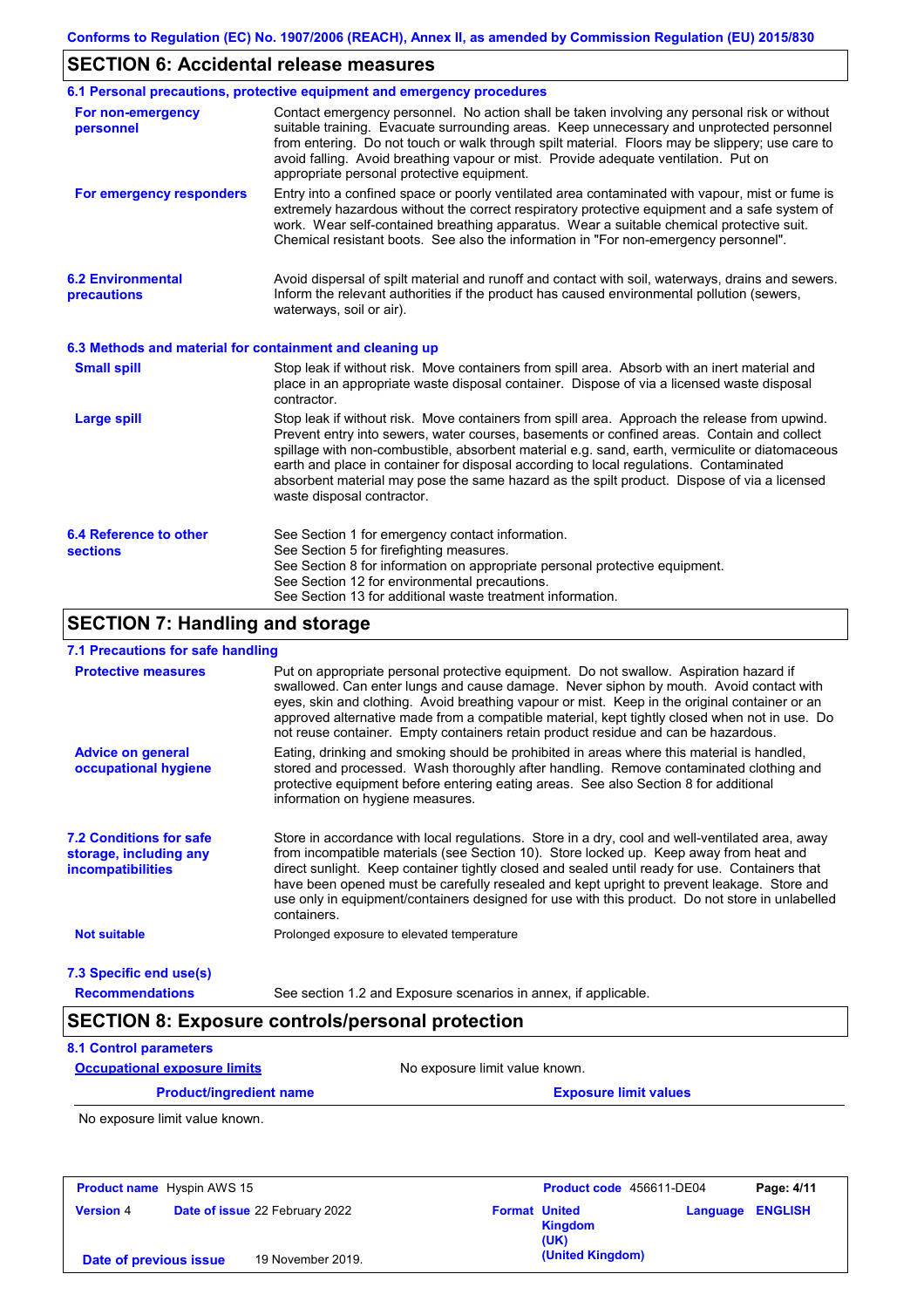# **SECTION 8: Exposure controls/personal protection**

Whilst specific OELs for certain components may be shown in this section, other components may be present in any mist, vapour or dust produced. Therefore, the specific OELs may not be applicable to the product as a whole and are provided for guidance only.

| <b>Recommended monitoring</b><br>procedures                    | If this product contains ingredients with exposure limits, personal, workplace atmosphere or<br>biological monitoring may be required to determine the effectiveness of the ventilation or other<br>control measures and/or the necessity to use respiratory protective equipment. Reference<br>should be made to monitoring standards, such as the following: European Standard EN 689<br>(Workplace atmospheres - Guidance for the assessment of exposure by inhalation to chemical<br>agents for comparison with limit values and measurement strategy) European Standard EN<br>14042 (Workplace atmospheres - Guide for the application and use of procedures for the<br>assessment of exposure to chemical and biological agents) European Standard EN 482<br>(Workplace atmospheres - General requirements for the performance of procedures for the<br>measurement of chemical agents) Reference to national guidance documents for methods for<br>the determination of hazardous substances will also be required. |
|----------------------------------------------------------------|----------------------------------------------------------------------------------------------------------------------------------------------------------------------------------------------------------------------------------------------------------------------------------------------------------------------------------------------------------------------------------------------------------------------------------------------------------------------------------------------------------------------------------------------------------------------------------------------------------------------------------------------------------------------------------------------------------------------------------------------------------------------------------------------------------------------------------------------------------------------------------------------------------------------------------------------------------------------------------------------------------------------------|
| <b>Derived No Effect Level</b><br>No DNELs/DMELs available.    |                                                                                                                                                                                                                                                                                                                                                                                                                                                                                                                                                                                                                                                                                                                                                                                                                                                                                                                                                                                                                            |
| <b>Predicted No Effect Concentration</b><br>No PNECs available |                                                                                                                                                                                                                                                                                                                                                                                                                                                                                                                                                                                                                                                                                                                                                                                                                                                                                                                                                                                                                            |
| <b>8.2 Exposure controls</b>                                   |                                                                                                                                                                                                                                                                                                                                                                                                                                                                                                                                                                                                                                                                                                                                                                                                                                                                                                                                                                                                                            |
| <b>Appropriate engineering</b><br><b>controls</b>              | Provide exhaust ventilation or other engineering controls to keep the relevant airborne<br>concentrations below their respective occupational exposure limits.<br>All activities involving chemicals should be assessed for their risks to health, to ensure<br>exposures are adequately controlled. Personal protective equipment should only be considered<br>after other forms of control measures (e.g. engineering controls) have been suitably evaluated.<br>Personal protective equipment should conform to appropriate standards, be suitable for use, be<br>kept in good condition and properly maintained.<br>Your supplier of personal protective equipment should be consulted for advice on selection and<br>appropriate standards. For further information contact your national organisation for standards.<br>The final choice of protective equipment will depend upon a risk assessment. It is important to<br>ensure that all items of personal protective equipment are compatible.                    |
| <b>Individual protection measures</b>                          |                                                                                                                                                                                                                                                                                                                                                                                                                                                                                                                                                                                                                                                                                                                                                                                                                                                                                                                                                                                                                            |
| <b>Hygiene measures</b>                                        | Wash hands, forearms and face thoroughly after handling chemical products, before eating,<br>smoking and using the lavatory and at the end of the working period. Ensure that eyewash<br>stations and safety showers are close to the workstation location.                                                                                                                                                                                                                                                                                                                                                                                                                                                                                                                                                                                                                                                                                                                                                                |
| <b>Respiratory protection</b>                                  | In case of insufficient ventilation, wear suitable respiratory equipment.<br>The correct choice of respiratory protection depends upon the chemicals being handled, the<br>conditions of work and use, and the condition of the respiratory equipment. Safety procedures<br>should be developed for each intended application. Respiratory protection equipment should<br>therefore be chosen in consultation with the supplier/manufacturer and with a full assessment<br>of the working conditions.                                                                                                                                                                                                                                                                                                                                                                                                                                                                                                                      |
| <b>Eye/face protection</b>                                     | Safety glasses with side shields.                                                                                                                                                                                                                                                                                                                                                                                                                                                                                                                                                                                                                                                                                                                                                                                                                                                                                                                                                                                          |
| <b>Skin protection</b>                                         |                                                                                                                                                                                                                                                                                                                                                                                                                                                                                                                                                                                                                                                                                                                                                                                                                                                                                                                                                                                                                            |
| <b>Hand protection</b>                                         | <b>General Information:</b>                                                                                                                                                                                                                                                                                                                                                                                                                                                                                                                                                                                                                                                                                                                                                                                                                                                                                                                                                                                                |
|                                                                | Because specific work environments and material handling practices vary, safety procedures<br>should be developed for each intended application. The correct choice of protective gloves<br>depends upon the chemicals being handled, and the conditions of work and use. Most gloves<br>provide protection for only a limited time before they must be discarded and replaced (even the<br>best chemically resistant gloves will break down after repeated chemical exposures).                                                                                                                                                                                                                                                                                                                                                                                                                                                                                                                                           |
|                                                                | Gloves should be chosen in consultation with the supplier / manufacturer and taking account of<br>a full assessment of the working conditions.                                                                                                                                                                                                                                                                                                                                                                                                                                                                                                                                                                                                                                                                                                                                                                                                                                                                             |
|                                                                | Recommended: Nitrile gloves.<br><b>Breakthrough time:</b>                                                                                                                                                                                                                                                                                                                                                                                                                                                                                                                                                                                                                                                                                                                                                                                                                                                                                                                                                                  |
|                                                                | Breakthrough time data are generated by glove manufacturers under laboratory test conditions<br>and represent how long a glove can be expected to provide effective permeation resistance. It<br>is important when following breakthrough time recommendations that actual workplace<br>conditions are taken into account. Always consult with your glove supplier for up-to-date<br>technical information on breakthrough times for the recommended glove type.<br>Our recommendations on the selection of gloves are as follows:                                                                                                                                                                                                                                                                                                                                                                                                                                                                                         |
|                                                                | Continuous contact:                                                                                                                                                                                                                                                                                                                                                                                                                                                                                                                                                                                                                                                                                                                                                                                                                                                                                                                                                                                                        |
|                                                                |                                                                                                                                                                                                                                                                                                                                                                                                                                                                                                                                                                                                                                                                                                                                                                                                                                                                                                                                                                                                                            |

|                        | <b>Product name</b> Hyspin AWS 15     |                      | Product code 456611-DE04 |                         | Page: 5/11 |
|------------------------|---------------------------------------|----------------------|--------------------------|-------------------------|------------|
| <b>Version 4</b>       | <b>Date of issue 22 February 2022</b> | <b>Format United</b> | Kingdom<br>(UK)          | <b>Language ENGLISH</b> |            |
| Date of previous issue | 19 November 2019.                     |                      | (United Kingdom)         |                         |            |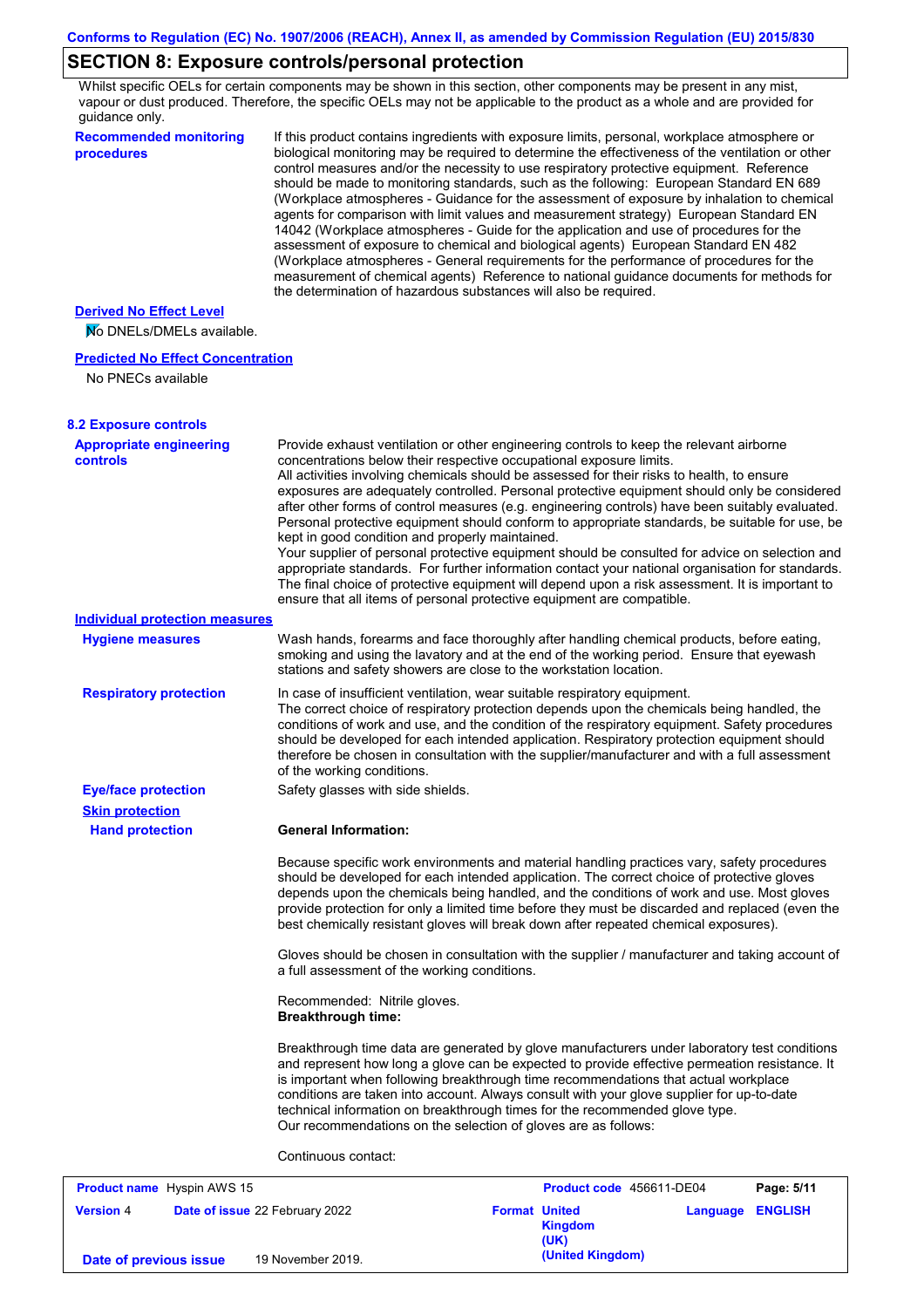# **SECTION 8: Exposure controls/personal protection**

|                                                  | Gloves with a minimum breakthrough time of 240 minutes, or >480 minutes if suitable gloves<br>can be obtained.<br>If suitable gloves are not available to offer that level of protection, gloves with shorter<br>breakthrough times may be acceptable as long as appropriate glove maintenance and<br>replacement regimes are determined and adhered to.                                                                                                                                                                                                                                                                                          |
|--------------------------------------------------|---------------------------------------------------------------------------------------------------------------------------------------------------------------------------------------------------------------------------------------------------------------------------------------------------------------------------------------------------------------------------------------------------------------------------------------------------------------------------------------------------------------------------------------------------------------------------------------------------------------------------------------------------|
|                                                  | Short-term / splash protection:                                                                                                                                                                                                                                                                                                                                                                                                                                                                                                                                                                                                                   |
|                                                  | Recommended breakthrough times as above.<br>It is recognised that for short-term, transient exposures, gloves with shorter breakthrough times<br>may commonly be used. Therefore, appropriate maintenance and replacement regimes must<br>be determined and rigorously followed.                                                                                                                                                                                                                                                                                                                                                                  |
|                                                  | <b>Glove Thickness:</b>                                                                                                                                                                                                                                                                                                                                                                                                                                                                                                                                                                                                                           |
|                                                  | For general applications, we recommend gloves with a thickness typically greater than 0.35 mm.                                                                                                                                                                                                                                                                                                                                                                                                                                                                                                                                                    |
|                                                  | It should be emphasised that glove thickness is not necessarily a good predictor of glove<br>resistance to a specific chemical, as the permeation efficiency of the glove will be dependent<br>on the exact composition of the glove material. Therefore, glove selection should also be based<br>on consideration of the task requirements and knowledge of breakthrough times.<br>Glove thickness may also vary depending on the glove manufacturer, the glove type and the<br>glove model. Therefore, the manufacturers' technical data should always be taken into account<br>to ensure selection of the most appropriate glove for the task. |
|                                                  | Note: Depending on the activity being conducted, gloves of varying thickness may be required<br>for specific tasks. For example:                                                                                                                                                                                                                                                                                                                                                                                                                                                                                                                  |
|                                                  | • Thinner gloves (down to 0.1 mm or less) may be required where a high degree of manual<br>dexterity is needed. However, these gloves are only likely to give short duration protection and<br>would normally be just for single use applications, then disposed of.                                                                                                                                                                                                                                                                                                                                                                              |
|                                                  | • Thicker gloves (up to 3 mm or more) may be required where there is a mechanical (as well<br>as a chemical) risk i.e. where there is abrasion or puncture potential.                                                                                                                                                                                                                                                                                                                                                                                                                                                                             |
| <b>Skin and body</b>                             | Use of protective clothing is good industrial practice.<br>Personal protective equipment for the body should be selected based on the task being<br>performed and the risks involved and should be approved by a specialist before handling this<br>product.                                                                                                                                                                                                                                                                                                                                                                                      |
|                                                  | Cotton or polyester/cotton overalls will only provide protection against light superficial<br>contamination that will not soak through to the skin. Overalls should be laundered on a regular<br>basis. When the risk of skin exposure is high (e.g. when cleaning up spillages or if there is a<br>risk of splashing) then chemical resistant aprons and/or impervious chemical suits and boots<br>will be required.                                                                                                                                                                                                                             |
| <b>Refer to standards:</b>                       | Respiratory protection: EN 529<br>Gloves: EN 420, EN 374<br>Eye protection: EN 166<br>Filtering half-mask: EN 149<br>Filtering half-mask with valve: EN 405<br>Half-mask: EN 140 plus filter<br>Full-face mask: EN 136 plus filter<br>Particulate filters: EN 143<br>Gas/combined filters: EN 14387                                                                                                                                                                                                                                                                                                                                               |
| <b>Environmental exposure</b><br><b>controls</b> | Emissions from ventilation or work process equipment should be checked to ensure they<br>comply with the requirements of environmental protection legislation. In some cases, fume<br>scrubbers, filters or engineering modifications to the process equipment will be necessary to<br>reduce emissions to acceptable levels.                                                                                                                                                                                                                                                                                                                     |
|                                                  |                                                                                                                                                                                                                                                                                                                                                                                                                                                                                                                                                                                                                                                   |

# **SECTION 9: Physical and chemical properties**

The conditions of measurement of all properties are at standard temperature and pressure unless otherwise indicated.

### **9.1 Information on basic physical and chemical properties**

| <b>Appearance</b><br><b>Physical state</b> |                                   | Liguid.                        |                      |                          |          |                |
|--------------------------------------------|-----------------------------------|--------------------------------|----------------------|--------------------------|----------|----------------|
| <b>Colour</b>                              |                                   | Yellow.                        |                      |                          |          |                |
| <b>Odour</b>                               |                                   | Not available.                 |                      |                          |          |                |
|                                            | <b>Product name</b> Hyspin AWS 15 |                                |                      | Product code 456611-DE04 |          | Page: 6/11     |
| <b>Version 4</b>                           |                                   | Date of issue 22 February 2022 | <b>Format United</b> | <b>Kingdom</b><br>(UK)   | Language | <b>ENGLISH</b> |
| Date of previous issue                     |                                   | 19 November 2019.              |                      | (United Kingdom)         |          |                |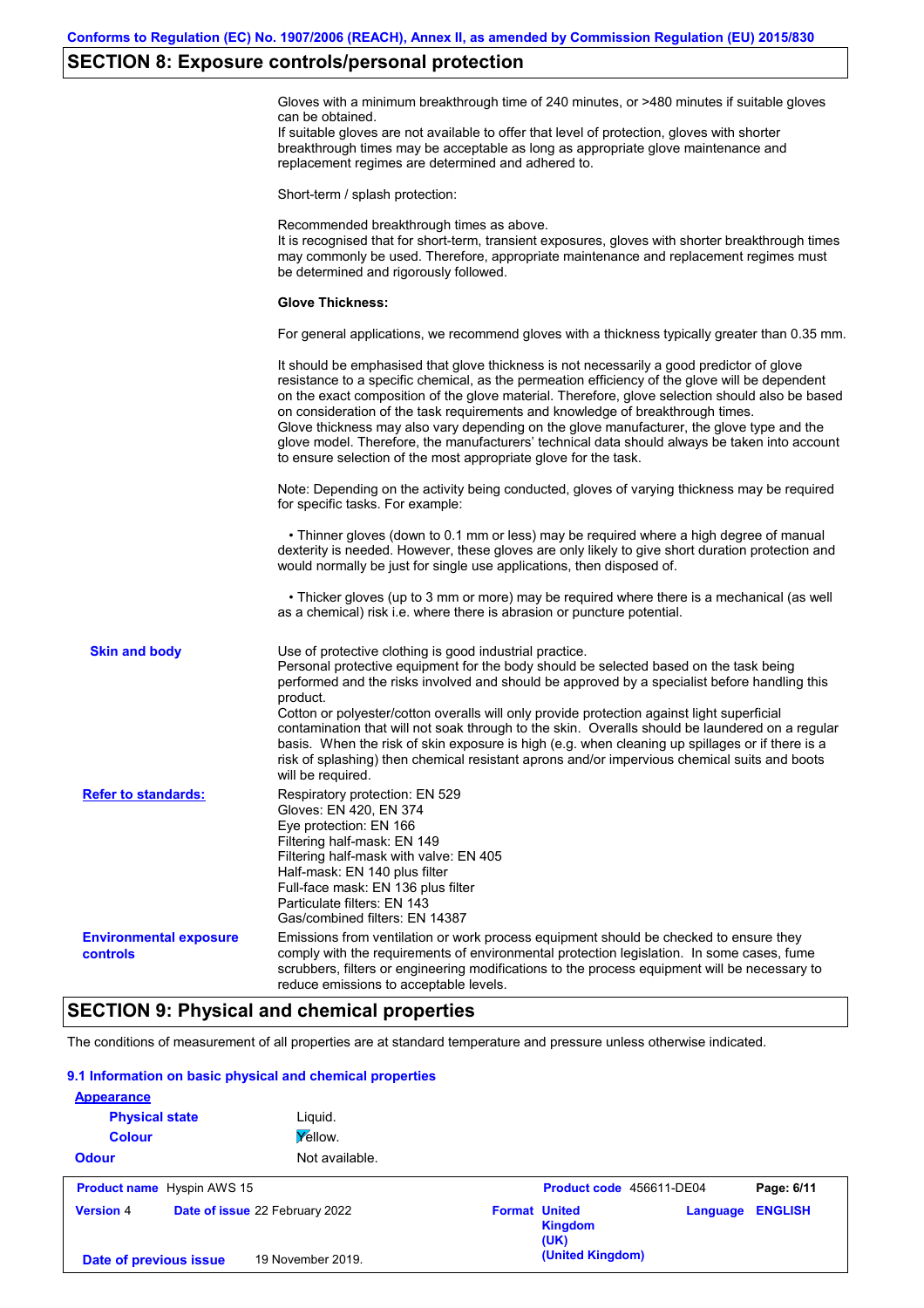## **SECTION 9: Physical and chemical properties**

| <b>Odour threshold</b>                                 | Not available.                                                                                                       |             |         |                         |          |     |                         |
|--------------------------------------------------------|----------------------------------------------------------------------------------------------------------------------|-------------|---------|-------------------------|----------|-----|-------------------------|
| pH                                                     | Not applicable.                                                                                                      |             |         |                         |          |     |                         |
| <b>Melting point/freezing point</b>                    | Not available.                                                                                                       |             |         |                         |          |     |                         |
| Initial boiling point and boiling<br>range             | Not available.                                                                                                       |             |         |                         |          |     |                         |
| <b>Pour point</b>                                      | $\overline{27}$ °C                                                                                                   |             |         |                         |          |     |                         |
| <b>Flash point</b>                                     | $\mathcal{O}$ fosed cup: >150°C (>302°F) [Pensky-Martens]                                                            |             |         |                         |          |     |                         |
| <b>Evaporation rate</b>                                | Not available.                                                                                                       |             |         |                         |          |     |                         |
| <b>Flammability (solid, gas)</b>                       | Not available.                                                                                                       |             |         |                         |          |     |                         |
| <b>Upper/lower flammability or</b><br>explosive limits | Not available.                                                                                                       |             |         |                         |          |     |                         |
| <b>Vapour pressure</b>                                 | Not available.                                                                                                       |             |         |                         |          |     |                         |
|                                                        |                                                                                                                      |             |         | Vapour Pressure at 20°C |          |     | Vapour pressure at 50°C |
|                                                        | <b>Ingredient name</b>                                                                                               | $mm Hg$ kPa |         | <b>Method</b>           | mm<br>Hg | kPa | <b>Method</b>           |
|                                                        | Distillates (petroleum),<br>solvent-dewaxed light<br>paraffinic                                                      | <0.08       | < 0.011 | <b>ASTM D 5191</b>      |          |     |                         |
| <b>Vapour density</b>                                  | Not available.                                                                                                       |             |         |                         |          |     |                         |
| <b>Relative density</b>                                | Not available.                                                                                                       |             |         |                         |          |     |                         |
| <b>Density</b>                                         | <1000 kg/m <sup>3</sup> (<1 g/cm <sup>3</sup> ) at 15 <sup>°</sup> C                                                 |             |         |                         |          |     |                         |
| <b>Solubility(ies)</b>                                 | insoluble in water.                                                                                                  |             |         |                         |          |     |                         |
| <b>Partition coefficient: n-octanol/</b><br>water      | Not applicable.                                                                                                      |             |         |                         |          |     |                         |
| <b>Auto-ignition temperature</b>                       | Not available.                                                                                                       |             |         |                         |          |     |                         |
| <b>Decomposition temperature</b>                       | Not available.                                                                                                       |             |         |                         |          |     |                         |
| <b>Viscosity</b>                                       | Kinematic: 15 mm <sup>2</sup> /s (15 cSt) at 40 $^{\circ}$ C<br>Kinematic: 3.2 mm <sup>2</sup> /s (3.2 cSt) at 100°C |             |         |                         |          |     |                         |
| <b>Explosive properties</b>                            | Not available.                                                                                                       |             |         |                         |          |     |                         |
| <b>Oxidising properties</b>                            | Not available.                                                                                                       |             |         |                         |          |     |                         |
| <b>Particle characteristics</b>                        |                                                                                                                      |             |         |                         |          |     |                         |
| <b>Median particle size</b>                            | Not applicable.                                                                                                      |             |         |                         |          |     |                         |
|                                                        |                                                                                                                      |             |         |                         |          |     |                         |

No additional information.

# **SECTION 10: Stability and reactivity**

| <b>10.1 Reactivity</b>                            | No specific test data available for this product. Refer to Conditions to avoid and Incompatible<br>materials for additional information.                                |
|---------------------------------------------------|-------------------------------------------------------------------------------------------------------------------------------------------------------------------------|
| <b>10.2 Chemical stability</b>                    | The product is stable.                                                                                                                                                  |
| <b>10.3 Possibility of</b><br>hazardous reactions | Under normal conditions of storage and use, hazardous reactions will not occur.<br>Under normal conditions of storage and use, hazardous polymerisation will not occur. |
| <b>10.4 Conditions to avoid</b>                   | Avoid all possible sources of ignition (spark or flame).                                                                                                                |
| <b>10.5 Incompatible materials</b>                | Reactive or incompatible with the following materials: oxidising materials.                                                                                             |
| <b>10.6 Hazardous</b><br>decomposition products   | Under normal conditions of storage and use, hazardous decomposition products should not be<br>produced.                                                                 |

| <b>Product name</b> Hyspin AWS 15 |                                       | Product code 456611-DE04                       | Page: 7/11                 |
|-----------------------------------|---------------------------------------|------------------------------------------------|----------------------------|
| <b>Version 4</b>                  | <b>Date of issue 22 February 2022</b> | <b>Format United</b><br><b>Kingdom</b><br>(UK) | <b>ENGLISH</b><br>Language |
| Date of previous issue            | 19 November 2019.                     | (United Kingdom)                               |                            |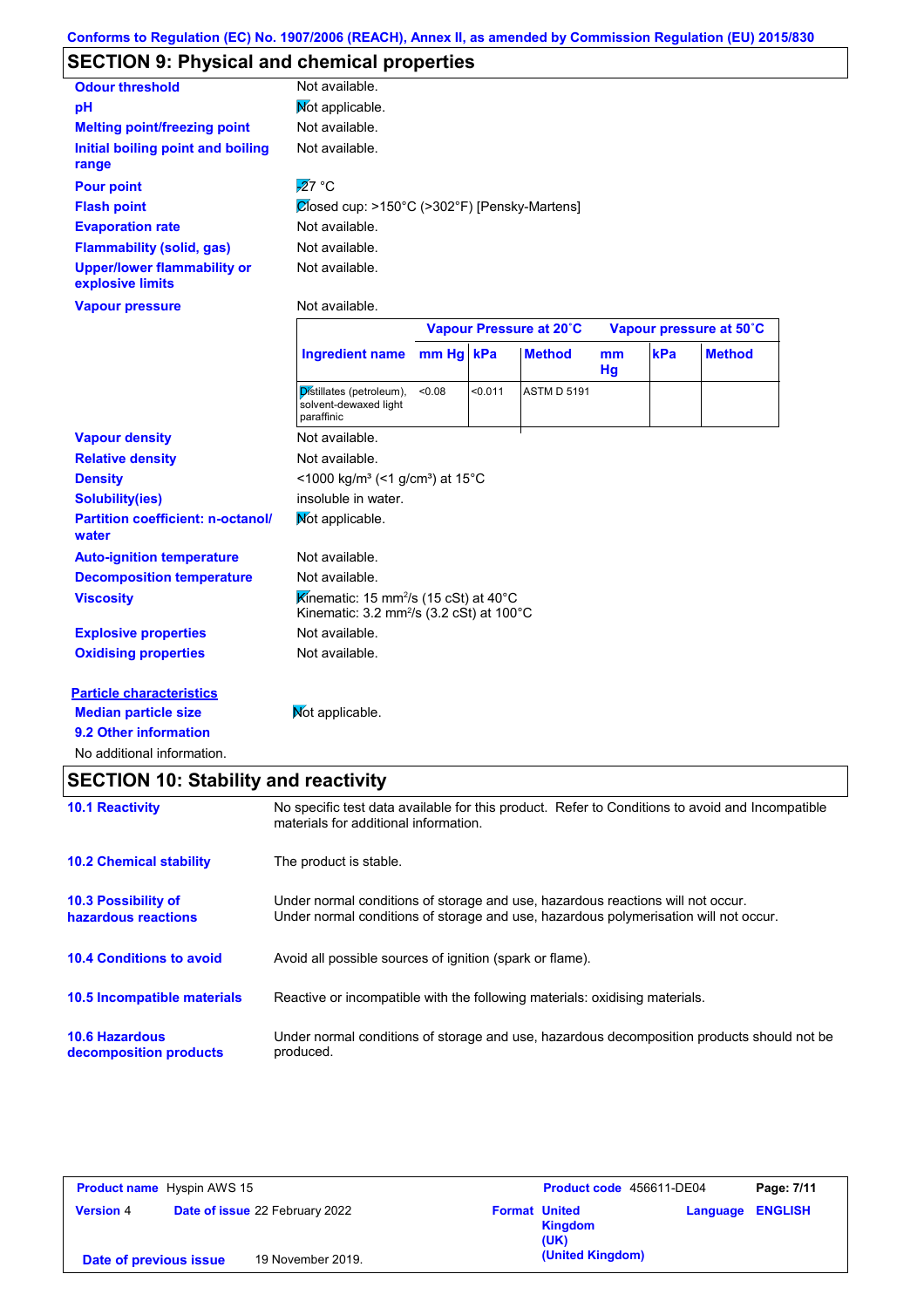# **SECTION 11: Toxicological information**

| 11.1 Information on toxicological effects          |                                                                                                                   |
|----------------------------------------------------|-------------------------------------------------------------------------------------------------------------------|
| <b>Acute toxicity estimates</b>                    |                                                                                                                   |
| Not available.                                     |                                                                                                                   |
| <b>Information on likely</b><br>routes of exposure | Routes of entry anticipated: Dermal, Inhalation.                                                                  |
| <b>Potential acute health effects</b>              |                                                                                                                   |
| <b>Inhalation</b>                                  | Vapour inhalation under ambient conditions is not normally a problem due to low vapour<br>pressure.               |
| <b>Ingestion</b>                                   | Aspiration hazard if swallowed -- harmful or fatal if liquid is aspirated into lungs.                             |
| <b>Skin contact</b>                                | Defatting to the skin. May cause skin dryness and irritation.                                                     |
| <b>Eye contact</b>                                 | No known significant effects or critical hazards.                                                                 |
|                                                    | Symptoms related to the physical, chemical and toxicological characteristics                                      |
| <b>Inhalation</b>                                  | No specific data.                                                                                                 |
| <b>Ingestion</b>                                   | Adverse symptoms may include the following:<br>nausea or vomiting                                                 |
| <b>Skin contact</b>                                | Adverse symptoms may include the following:<br>irritation<br>dryness<br>cracking                                  |
| <b>Eye contact</b>                                 | No specific data.                                                                                                 |
|                                                    | Delayed and immediate effects as well as chronic effects from short and long-term exposure                        |
| <b>Inhalation</b>                                  | Overexposure to the inhalation of airborne droplets or aerosols may cause irritation of the<br>respiratory tract. |
| <b>Ingestion</b>                                   | Ingestion of large quantities may cause nausea and diarrhoea.                                                     |
| <b>Skin contact</b>                                | Prolonged or repeated contact can defat the skin and lead to irritation and/or dermatitis.                        |
| <b>Eye contact</b>                                 | Potential risk of transient stinging or redness if accidental eye contact occurs.                                 |
| <b>Potential chronic health effects</b>            |                                                                                                                   |
| General                                            | No known significant effects or critical hazards.                                                                 |
| <b>Carcinogenicity</b>                             | No known significant effects or critical hazards.                                                                 |
| <b>Mutagenicity</b>                                | No known significant effects or critical hazards.                                                                 |
| <b>Developmental effects</b>                       | No known significant effects or critical hazards.                                                                 |
| <b>Fertility effects</b>                           | No known significant effects or critical hazards.                                                                 |

## **SECTION 12: Ecological information**

### **12.1 Toxicity**

**Environmental hazards** Not classified as dangerous

### **12.2 Persistence and degradability**

Not expected to be rapidly degradable.

### **12.3 Bioaccumulative potential**

This product is not expected to bioaccumulate through food chains in the environment.

| <b>12.4 Mobility in soil</b>                            |                                                                      |
|---------------------------------------------------------|----------------------------------------------------------------------|
| <b>Soil/water partition</b><br><b>coefficient (Koc)</b> | Not available.                                                       |
| <b>Mobility</b>                                         | Spillages may penetrate the soil causing ground water contamination. |

### **12.5 Results of PBT and vPvB assessment**

Product does not meet the criteria for PBT or vPvB according to Regulation (EC) No. 1907/2006, Annex XIII.

#### **12.6 Other adverse effects** Spills may form a film on water surfaces causing physical damage to organisms. Oxygen transfer could also be impaired. **Other ecological information**

| <b>Product name</b> Hyspin AWS 15 |                                       | Product code 456611-DE04 |                      | Page: 8/11             |                         |  |
|-----------------------------------|---------------------------------------|--------------------------|----------------------|------------------------|-------------------------|--|
| <b>Version 4</b>                  | <b>Date of issue 22 February 2022</b> |                          | <b>Format United</b> | <b>Kingdom</b><br>(UK) | <b>Language ENGLISH</b> |  |
| Date of previous issue            |                                       | 19 November 2019.        |                      | (United Kingdom)       |                         |  |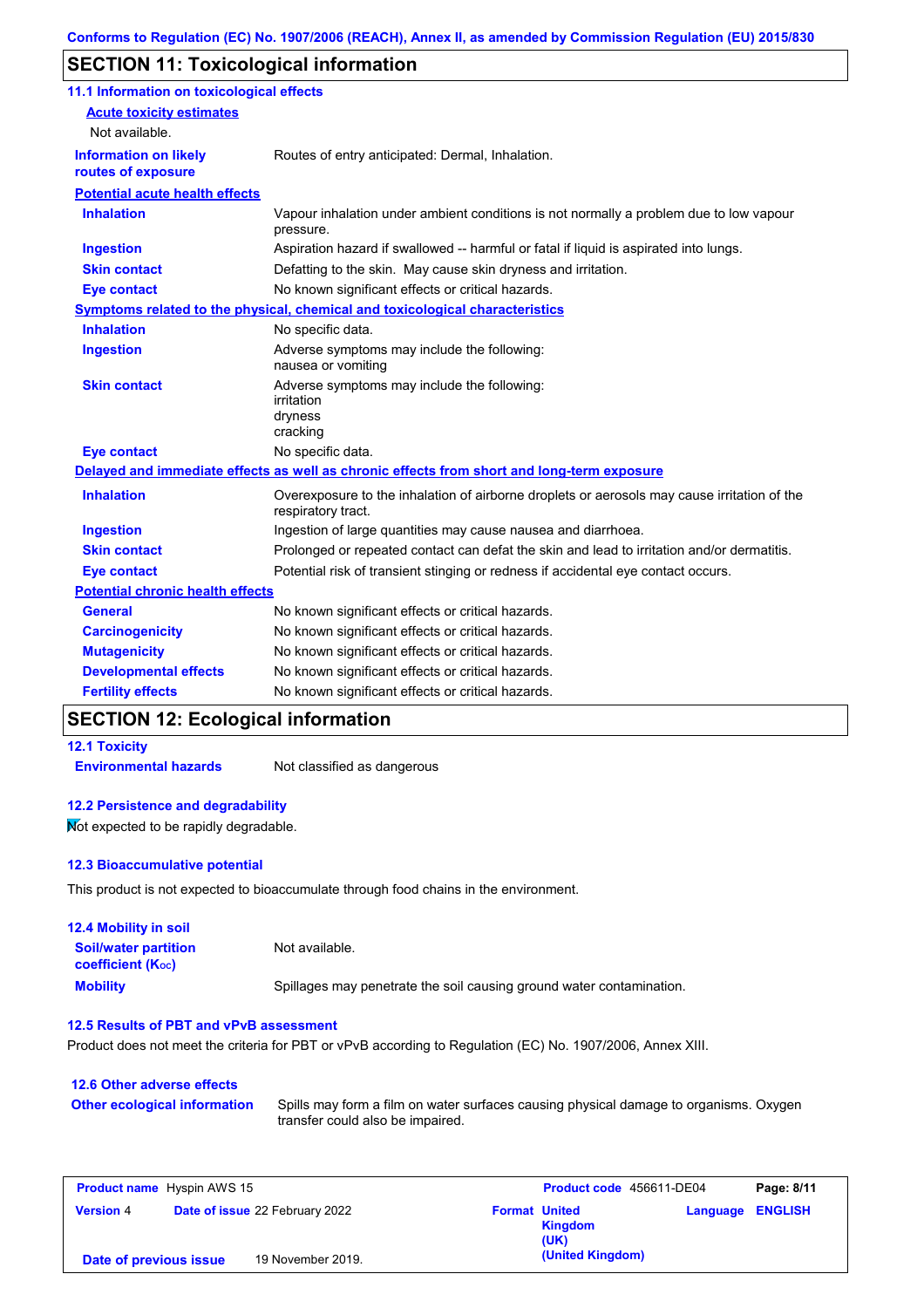### **SECTION 13: Disposal considerations**

### **13.1 Waste treatment methods**

### **Product**

**Methods of disposal**

Where possible, arrange for product to be recycled. Dispose of via an authorised person/ licensed waste disposal contractor in accordance with local regulations.

**Hazardous waste** Yes.

**Methods of disposal**

**European waste catalogue (EWC)**

| Waste code | <b>Waste designation</b>                      |
|------------|-----------------------------------------------|
| 13 01 10*  | Imineral based non-chlorinated hydraulic oils |

However, deviation from the intended use and/or the presence of any potential contaminants may require an alternative waste disposal code to be assigned by the end user.

### **Packaging**

Where possible, arrange for product to be recycled. Dispose of via an authorised person/ licensed waste disposal contractor in accordance with local regulations.

| <b>Waste code</b>          | European waste catalogue (EWC)<br>packaging containing residues of or contaminated by hazardous substances                                                                                                                                                                                                                                                                                                                                                                                      |  |  |  |
|----------------------------|-------------------------------------------------------------------------------------------------------------------------------------------------------------------------------------------------------------------------------------------------------------------------------------------------------------------------------------------------------------------------------------------------------------------------------------------------------------------------------------------------|--|--|--|
| $150110*$                  |                                                                                                                                                                                                                                                                                                                                                                                                                                                                                                 |  |  |  |
| <b>Special precautions</b> | This material and its container must be disposed of in a safe way. Care should be taken when<br>handling emptied containers that have not been cleaned or rinsed out. Empty containers or<br>liners may retain some product residues. Empty containers represent a fire hazard as they may<br>contain flammable product residues and vapour. Never weld, solder or braze empty containers.<br>Avoid dispersal of spilt material and runoff and contact with soil, waterways, drains and sewers. |  |  |  |
| <b>References</b>          | Commission 2014/955/EU<br>Directive 2008/98/EC                                                                                                                                                                                                                                                                                                                                                                                                                                                  |  |  |  |

## **SECTION 14: Transport information**

|                                           | <b>ADR/RID</b> | <b>ADN</b>     | <b>IMDG</b>    | <b>IATA</b>    |
|-------------------------------------------|----------------|----------------|----------------|----------------|
| 14.1 UN number                            | Not regulated. | Not regulated. | Not regulated. | Not regulated. |
| 14.2 UN proper<br>shipping name           |                |                | $\blacksquare$ |                |
| <b>14.3 Transport</b><br>hazard class(es) |                |                | -              |                |
| <b>14.4 Packing</b><br>group              |                |                |                |                |
| 14.5<br><b>Environmental</b><br>hazards   | No.            | No.            | No.            | No.            |
| <b>Additional</b><br>information          |                |                |                |                |

**14.6 Special precautions for user**

Not available.

**14.7 Transport in bulk according to IMO instruments** Not available.

# **SECTION 15: Regulatory information**

**15.1 Safety, health and environmental regulations/legislation specific for the substance or mixture EU Regulation (EC) No. 1907/2006 (REACH)**

**Annex XIV - List of substances subject to authorisation**

### **Annex XIV**

None of the components are listed.

**Substances of very high concern**

**Product name**

| <b>Product name</b> Hyspin AWS 15 |                        |  | Product code 456611-DE04              |                      | Page: 9/11             |                         |  |
|-----------------------------------|------------------------|--|---------------------------------------|----------------------|------------------------|-------------------------|--|
|                                   | <b>Version 4</b>       |  | <b>Date of issue 22 February 2022</b> | <b>Format United</b> | <b>Kingdom</b><br>(UK) | <b>Language ENGLISH</b> |  |
|                                   | Date of previous issue |  | 19 November 2019.                     |                      | (United Kingdom)       |                         |  |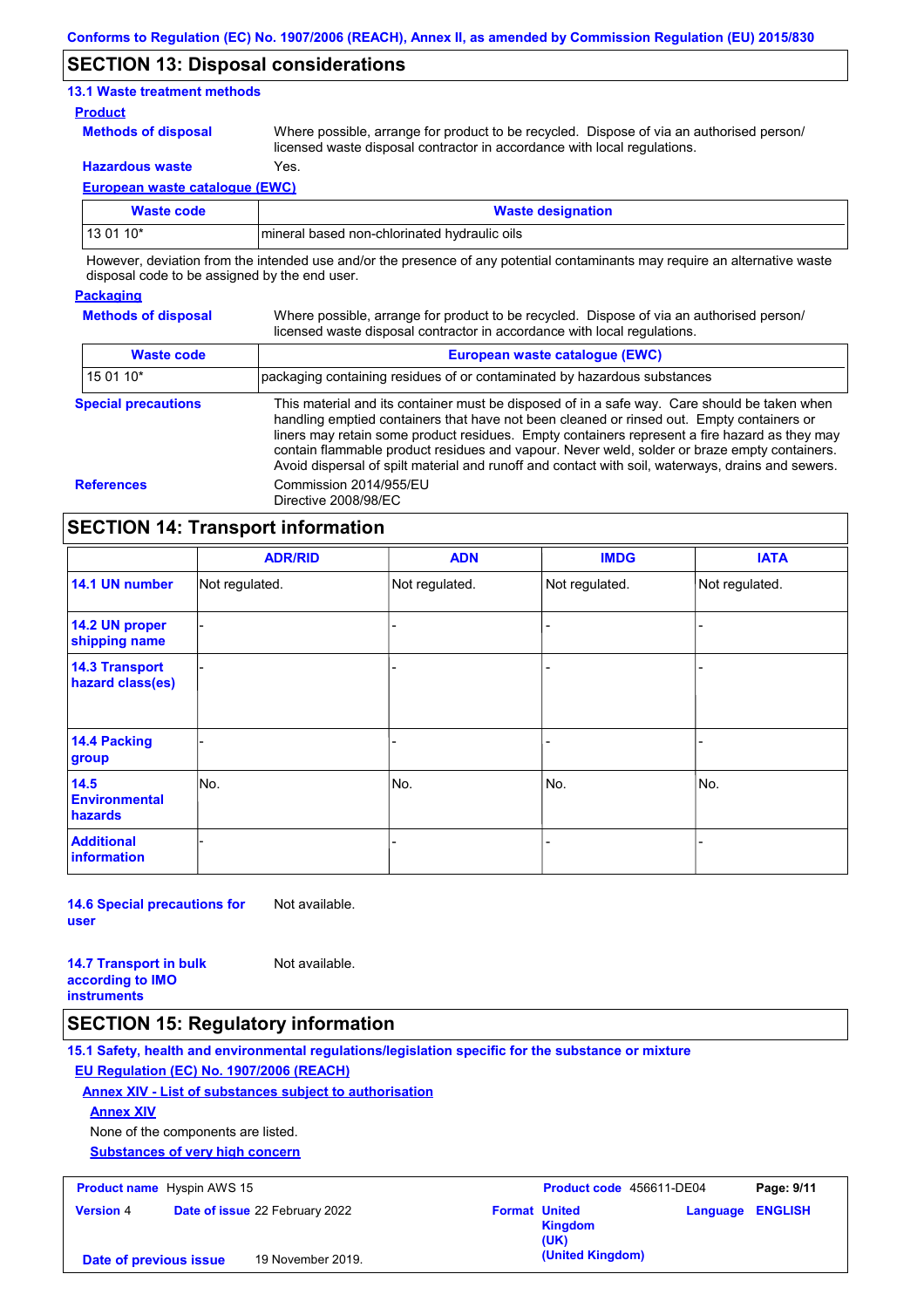# **SECTION 15: Regulatory information**

None of the components are listed.

| EU Regulation (EC) No. 1907/2006 (REACH)                                                                                                                 |                                                                                                                                                                                           |
|----------------------------------------------------------------------------------------------------------------------------------------------------------|-------------------------------------------------------------------------------------------------------------------------------------------------------------------------------------------|
| <b>Annex XVII - Restrictions</b><br>on the manufacture,<br>placing on the market<br>and use of certain<br>dangerous substances,<br>mixtures and articles | Not applicable.                                                                                                                                                                           |
| <b>Other regulations</b>                                                                                                                                 |                                                                                                                                                                                           |
| <b>REACH Status</b>                                                                                                                                      | The company, as identified in Section 1, sells this product in the EU in compliance with the<br>current requirements of REACH.                                                            |
| <b>United States inventory</b><br>(TSCA 8b)                                                                                                              | All components are active or exempted.                                                                                                                                                    |
| <b>Australia inventory (AIIC)</b>                                                                                                                        | All components are listed or exempted.                                                                                                                                                    |
| <b>Canada inventory</b>                                                                                                                                  | All components are listed or exempted.                                                                                                                                                    |
| <b>China inventory (IECSC)</b>                                                                                                                           | All components are listed or exempted.                                                                                                                                                    |
| <b>Japan inventory (CSCL)</b>                                                                                                                            | All components are listed or exempted.                                                                                                                                                    |
| <b>Korea inventory (KECI)</b>                                                                                                                            | All components are listed or exempted.                                                                                                                                                    |
| <b>Philippines inventory</b><br>(PICCS)                                                                                                                  | At least one component is not listed.                                                                                                                                                     |
| <b>Taiwan Chemical</b><br><b>Substances Inventory</b><br>(TCSI)                                                                                          | All components are listed or exempted.                                                                                                                                                    |
| Ozone depleting substances (1005/2009/EU)<br>Not listed.                                                                                                 |                                                                                                                                                                                           |
| Prior Informed Consent (PIC) (649/2012/EU)<br>Not listed.                                                                                                |                                                                                                                                                                                           |
| <b>Persistent Organic Pollutants</b><br>Not listed.                                                                                                      |                                                                                                                                                                                           |
| <b>EU - Water framework directive - Priority substances</b><br>Mone of the components are listed.                                                        |                                                                                                                                                                                           |
| <b>Seveso Directive</b>                                                                                                                                  |                                                                                                                                                                                           |
| This product is not controlled under the Seveso Directive.                                                                                               |                                                                                                                                                                                           |
| <b>15.2 Chemical safety</b><br>assessment                                                                                                                | A Chemical Safety Assessment has been carried out for one or more of the substances within<br>this mixture. A Chemical Safety Assessment has not been carried out for the mixture itself. |

# **SECTION 16: Other information**

| <b>Abbreviations and acronyms</b> | ADN = European Provisions concerning the International Carriage of Dangerous Goods by<br>Inland Waterway<br>ADR = The European Agreement concerning the International Carriage of Dangerous Goods by<br>Road<br>$ATE =$ Acute Toxicity Estimate<br><b>BCF</b> = Bioconcentration Factor<br>CAS = Chemical Abstracts Service<br>CLP = Classification, Labelling and Packaging Regulation [Regulation (EC) No. 1272/2008]<br>CSA = Chemical Safety Assessment<br>CSR = Chemical Safety Report<br><b>DMEL = Derived Minimal Effect Level</b><br>DNEL = Derived No Effect Level<br>EINECS = European Inventory of Existing Commercial chemical Substances<br>ES = Exposure Scenario<br>EUH statement = CLP-specific Hazard statement<br>EWC = European Waste Catalogue<br>GHS = Globally Harmonized System of Classification and Labelling of Chemicals<br>IATA = International Air Transport Association<br>IBC = Intermediate Bulk Container<br>IMDG = International Maritime Dangerous Goods<br>LogPow = logarithm of the octanol/water partition coefficient |                      |                          |          |                |
|-----------------------------------|--------------------------------------------------------------------------------------------------------------------------------------------------------------------------------------------------------------------------------------------------------------------------------------------------------------------------------------------------------------------------------------------------------------------------------------------------------------------------------------------------------------------------------------------------------------------------------------------------------------------------------------------------------------------------------------------------------------------------------------------------------------------------------------------------------------------------------------------------------------------------------------------------------------------------------------------------------------------------------------------------------------------------------------------------------------|----------------------|--------------------------|----------|----------------|
| <b>Product name</b> Hyspin AWS 15 |                                                                                                                                                                                                                                                                                                                                                                                                                                                                                                                                                                                                                                                                                                                                                                                                                                                                                                                                                                                                                                                              |                      | Product code 456611-DE04 |          | Page: 10/11    |
| <b>Version 4</b>                  | Date of issue 22 February 2022                                                                                                                                                                                                                                                                                                                                                                                                                                                                                                                                                                                                                                                                                                                                                                                                                                                                                                                                                                                                                               | <b>Format United</b> | <b>Kingdom</b><br>(UK)   | Language | <b>ENGLISH</b> |
| Date of previous issue            | 19 November 2019.                                                                                                                                                                                                                                                                                                                                                                                                                                                                                                                                                                                                                                                                                                                                                                                                                                                                                                                                                                                                                                            |                      | (United Kingdom)         |          |                |